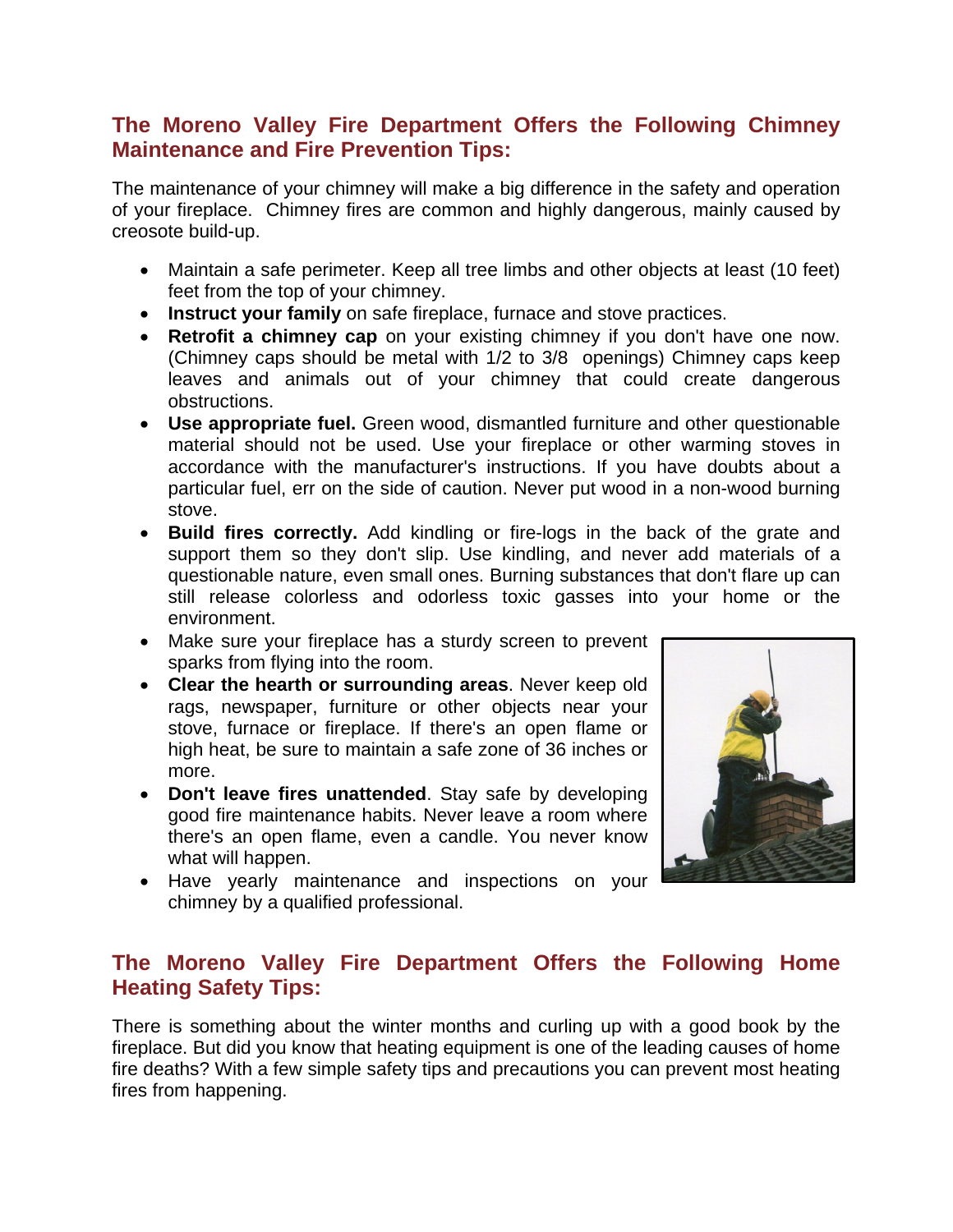### BE WARM AND SAFE THIS WINTER!

- Keep anything that can burn at least three-feet away from heating equipment, such as the furnace, fireplace, wood stove, or portable space heater.
- Have a three-foot "kid free zone" around open fires and space heaters.
- Never use your kitchen over or stove to heat your home
- Have a qualified professional install stationary space heating equipment according to the local codes and manufacturer's instructions.
- Have heating equipment and chimneys cleaned and inspected every year by a qualified professional.
- Remember to turn portable heaters off when leaving the room or going to bed.
- Always use the right kind of fuel, specified by the manufacturer, for fuel burning space heaters.
- Ashes should be cool before putting them in a metal container. Keep the container a safe distance away from your home.
- Test smoke alarms monthly. Smoke detector batteries should be changed twice a year when we change the clocks.
- Install and maintain carbon monoxide (CO) alarms to avoid the risk of CO poisoning.

#### **For additional information, please click on the following link**:

<http://www.nfpa.org/safety-information/safety-tip-sheets>

# **The Importance of Fire Safety during the Holiday Season:**

Many residents bring live trees into their houses to celebrate the holiday season, but those live trees tend to dry out over time and can become dangerous fire hazards. Between 2009-2013, U.S. fire departments responded to an average of 210 home fires that started with Christmas trees per year. These fires caused an average of 7 deaths, 19 injuries, and \$17.5 million in direct property damage annually. It is recommended that in addition to watering and caring for your tree, that everyone keeps candles and other sources of ignition well away from their live trees. Other recommendations that may help in ensuring safety are:

- Keep trees securely upright in a stand to ensure that it will not accidentally tip over or be knocked over by children or pets
- Keep your tree away from any and all heat sources. This includes electrical outlets, radiators, space heaters, and fireplaces.
- Make sure natural trees are well watered.
- If you have purchased an artificial tree, please make sure it is labeled "fire retardant".
- Replace any string of lights with worn or broken cords or loose bulb connections. Connect no more than three strands of mini string sets and a maximum of 50 bulbs for